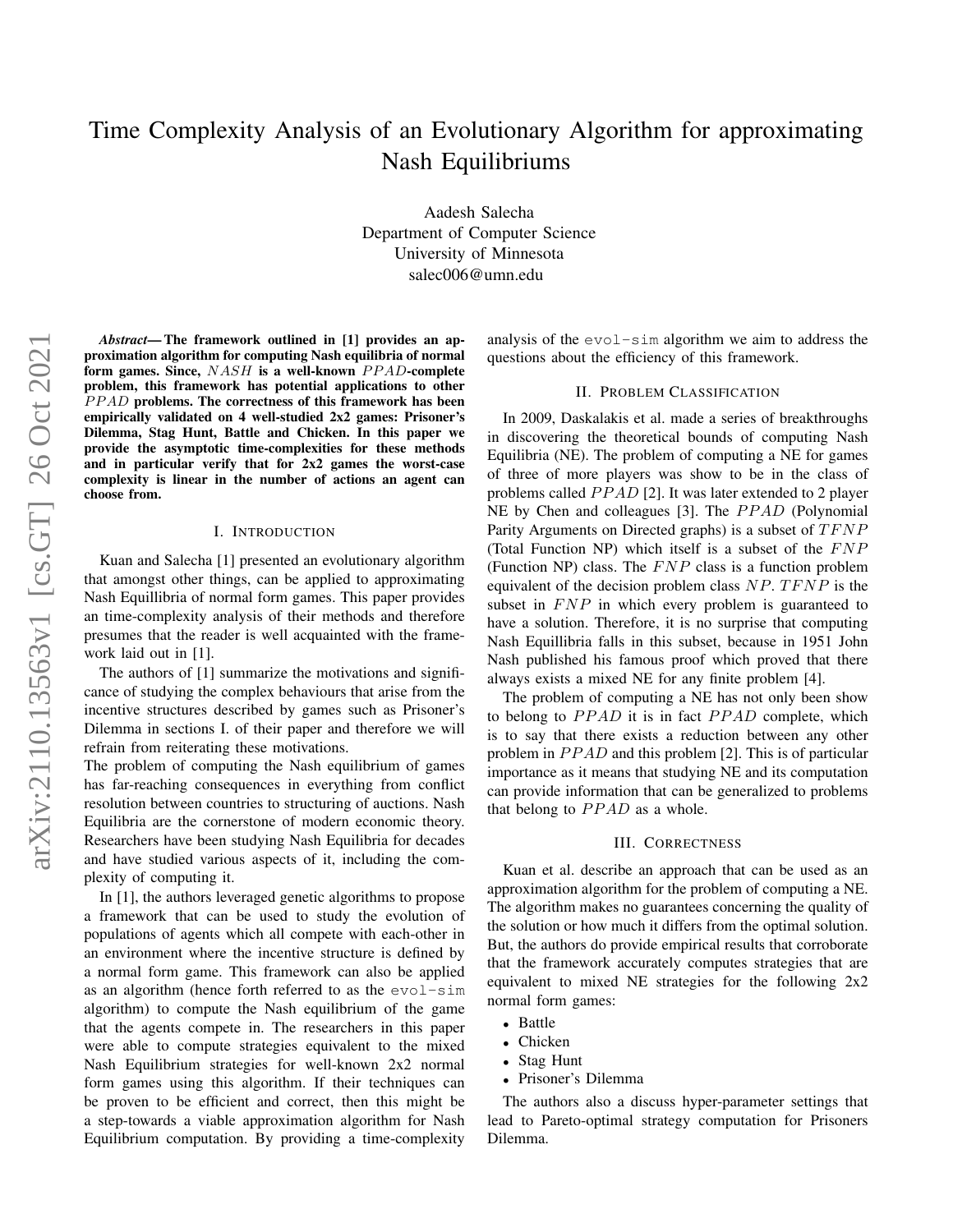#### IV. TIME-COMPLEXITY ANALYSIS

The authors make their implementation of this framework that was used to generate the results for [1] publicly available at https://github.com/jinhongkuan/evol-sim. In this section we briefly summarize the implementation, highlight some of the variables that are important to consider in this implementation, and finally delve into its time complexity analysis.

#### *A. Variables of Concern*

In this subsection, we define a few variables that we make use of throughout the analysis.

- Population: This is the set of agents, each of which is represented by a Stochastic Moore Machine, that is being evolved in one instance of a run of this framework.
- Number of agents  $(P)$ : The carnality of Population, ie. the number of agents in the population
- Number of generations  $(G)$ : Empirically set constant that governs the number of iterations that the population is evolved for
- State Size  $(S)$ : Governs complexity of strategy representable by an agent. It is the number of decision nodes in each SMM of an agent.
- Number of actions  $(A)$ : Property of the problem/payoff matrix being solved. It is the number of distinct actions that an agent can choose to take, usually the number of columns/rows in a normal form game.
- Matrix Convergence Constant  $(K)$ : An empirically set constant that governs the number of times the interaction matrix operations are performed. It is set so as to ensure the matrices reach near convergence values.

# Algorithm 1: evol-sim Algorithm

| <b>Input:</b> <i>Population</i> : Initial set of SMM agents, |
|--------------------------------------------------------------|
| $P$ : Number of agents in the <i>Population</i>              |
| <b>Output:</b> <i>Population</i> : Set of SMM agents that    |
| have been through $G$ generations of evolution               |
| for $k = 1 \dots G$ do                                       |
| $Population \leftarrow Shuffle(Population)$                  |
| $fitness \leftarrow \text{Interaction}(Population)$          |
| $top\_parents \leftarrow$                                    |
| $Reproductive\_Selection(Population, fitness)$               |
| $Population \leftarrow$                                      |
| $Survival\_Selection(Population, fitness)$                   |
| $Population \leftarrow Population +$                         |
| $Make\_children(top\_parents, mutator)$                      |
| end for                                                      |

# <span id="page-1-0"></span>*B. Main Loop*

Algorithm [1](#page-1-0) summarizes the genetic algorithm driver. The Population of agents are subjected to  $G$  generations of evolution. Each generation consists of shuffling the population, followed by computing their fitness scores using

### Algorithm 2: Interaction Function

| <b>Input:</b> $Population: Set of agents, P: Number of$      |
|--------------------------------------------------------------|
| agents in the $Population, K: Empirically found$             |
| constant to allow agent interactions to reach horizon        |
| values                                                       |
| <b>Output:</b> <i>Scores</i> : Fitness scores for each agent |
| for $i=1P$ do                                                |
| <b>for</b> $j = i + 1P$ <b>do</b>                            |
| for $k = 1K$ do                                              |
| Matrix operations to compute horizon                         |
| values for scores of $Agent_i$ and $Agent_j$                 |
| based on the given payoff matrix                             |
| end for                                                      |
| end for                                                      |
|                                                              |

end for

the interaction function, followed up subjecting them to reproductive selection and survival selection. The ones chosen from reproductive selection are allowed to produce off springs that become a part of the population. There are a few other nuances here about extending the *Population* to contain the offsprings and parents when the  $Overlap$  variable is set to true that we ignore here as it does not affect the time-complexity analysis.

#### *C. Interaction Function*

The most computationally expensive phase in the genetic algorithm driver is the computing of the fitness scores in the Interaction function. This function, takes in the Population of agents, and pits every agent against every other agent and has them go through iterated rounds of the game in question (for instance the paper discusses results related to Iterated Prisoner's Dilemma games).

In order to efficiently simulate long iterations of these games between agents without actually simulating the games explicitly, this framework makes use of matrix computations that compute probability distributions that give accurate horizon values. We call the number of times that these matrix computations are performed as  $K$ . In the paper, the authors discuss this matrix computation in section B. of the appendix and also mention that they used  $K = 5$  for obtaining their results. The time-complexity of computing each of these  $K$ matrix operations is  $O(S \cdot A)$ .

Therefore, the total time-complexity of this function is  $O(P^2 \cdot K \cdot S \cdot A)$  the  $P^2$  comes from pitting of each agent against others and the  $K \cdot S \cdot A$  comes from the matrix operations.

#### *D. Reproductive Selection*

The Reproductive Selection function is fairly straightforward. It implements one of two different paradigms of selection:

• Truncation: A constant number of top performing agents are selected to reproduce and make copies of themselves. Performance is governed by their fitness scores